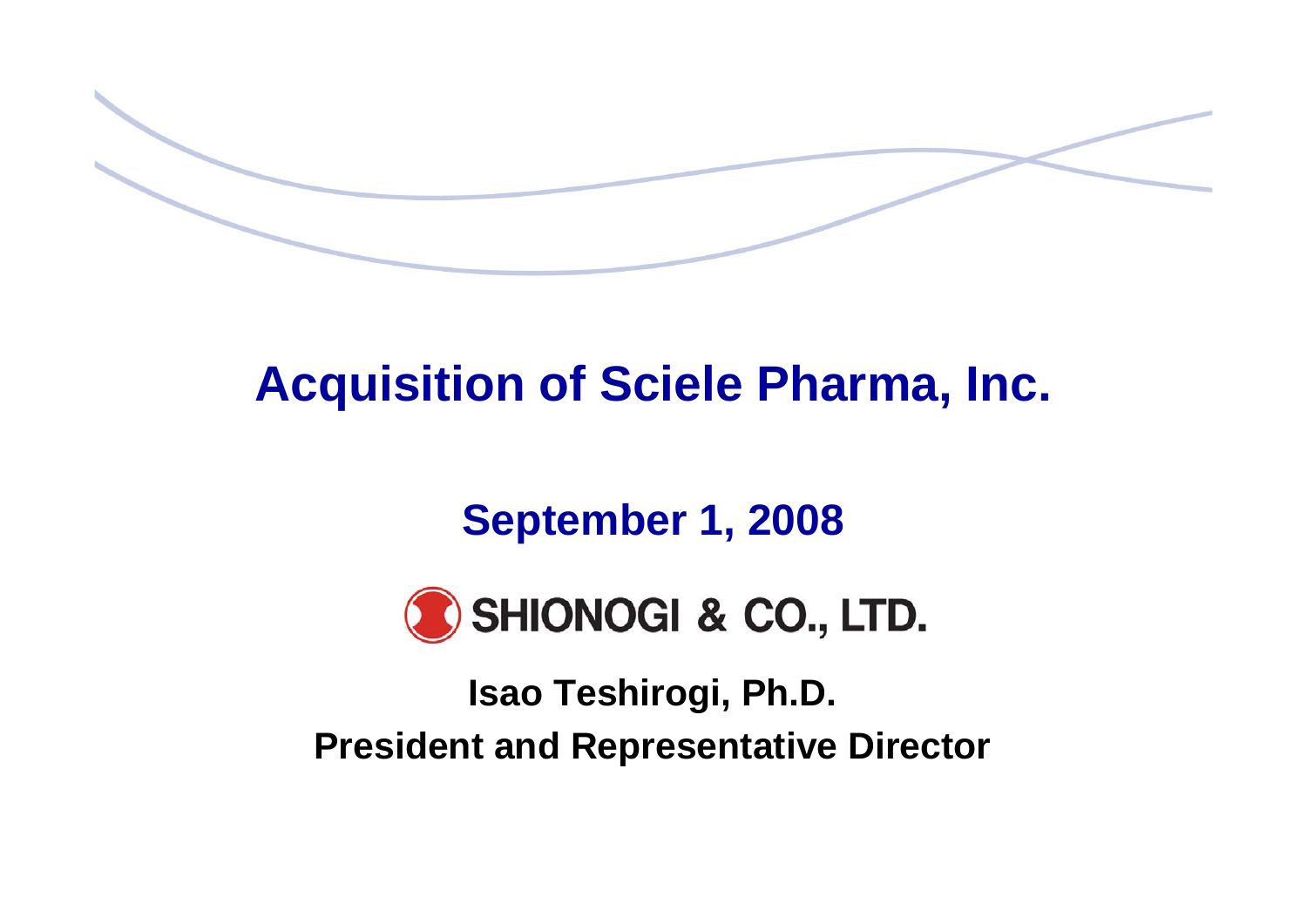### **Disclaimer**

THESE MATERIALS CONTAIN CERTAIN FORWARD-LOOKING STATEMENTS. THESE FORWARD-LOOKING STATEMENTS MAY BE IDENTIFIED BY WORDS SUCH AS 'BELIEVES', 'EXPECTS', 'ANTICIPATES', 'PROJECTS', 'INTENDS', 'SHOULD', 'SEEKS', 'ESTIMATES', 'FUTURE' OR SIMILAR EXPRESSIONS OR BY DISCUSSION OF, AMONG OTHER THINGS, STRATEGY, GOALS, PLANS OR INTENTIONS. VARIOUS FACTORS MAY CAUSE ACTUAL RESULTS TO DIFFER MATERIALLY IN THE FUTURE FROM THOSE REFLECTED IN FORWARD-LOOKING STATEMENTS CONTAINED IN THIS DOCUMENT, AMONG OTHERS: (1) MACROECONOMIC CONDITION AND GENERAL INDUSTRY CONDITIONS SUCH AS THE COMPETITIVE ENVIRONMENT FOR PHARMACEUTICAL COMPANIES; (2) REGULATORY AND LITIGATION MATTERS AND RISKS; (3) LEGISLATIVE DEVELOPMENTS; (4) CHANGES IN TAX AND OTHER LAWS AND THE EFFECT OF CHANGES IN GENERAL ECONOMIC CONDITIONS; (5) THE RISK THAT A CONDITION TO CLOSING OF THE TRANSACTION MAY NOT BE SATISFIED; (6) THE RISK THAT A REGULATORY APPROVAL THAT MAY BE REQUIRED FOR THE TRANSACTION IS NOT OBTAINED OR IS OBTAINED SUBJECT TO CONDITIONS THAT ARE NOT ANTICIPATED; AND (7) OTHER RISKS TO CONSUMMATION OF THE TRANSACTION

### **ADDITIONAL INFORMATION AND WHERE TO FIND IT**

THE TENDER OFFER DESCRIBED IN THESE MATERIALS HAS NOT YET COMMENCED. THESE MATERIALS ARE FOR INFORMATIONAL PURPOSES ONLY AND DO NOT CONSTITUTE AN OFFER TO PURCHASE OR A SOLICITATION OF AN OFFER TO SELL SCIELE PHARMA'S COMMON STOCK. THE TENDER OFFER WILL BE MADE PURSUANT TO A TENDER OFFER STATEMENT ON SCHEDULE TO (INCLUDING THE OFFER TO PURCHASE, LETTER OF TRANSMITTAL AND OTHER RELATED TENDER OFFER MATERIALS) THAT WILL BE FILED BY TALL BRIDGE, INC. WITH THE SECURITIES AND EXCHANGE COMMISSION (SEC). THESE MATERIALS (WHEN AVAILABLE), AND AS AMENDED FROM TIME TO TIME, WILL CONTAIN IMPORTANT INFORMATION, INCLUDING THE TERMS AND CONDITIONS OF THE OFFER, THAT SHOULD BE READ CAREFULLY BEFORE ANY DECISION IS MADE WITH RESPECT TO THE TENDER OFFER. INVESTORS AND STOCKHOLDERS CAN OBTAIN A FREE COPY OF THESE MATERIALS (WHEN AVAILABLE) AND OTHER DOCUMENTS FILED BY TALL BRIDGE, INC. WITH THE SEC AT THE WEBSITE MAINTAINED BY THE SEC AT WWW.SEC.GOV. RISKS AND UNCERTAINTIES ARE PARTICULARLY SIGNIFICANT WITH RESPECT TO FORWARD-LOOKING STATEMENTS RELATED TO EXISTING PRODUCTS AND PRODUCTS CURRENTLY UNDER DEVELOPMENT. SUCH RISKS AND UNCERTAINTIES INCLUDE, BUT ARE NOT LIMITED TO, COMPLETION OR TERMINATION OF CLINICAL TRIALS, APPROVALS FROM REGULATORY AUTHORITIES, CLAIMS OR CONCERNS RELATING TO PRODUCT SAFETY OR EFFECTIVENESS, TECHNOLOGICAL ADVANCES. EXISTING PRODUCTS ALSO INVOLVE RISKS RELATING TO MANUFACTURING AND MARKETING WHICH INCLUDE, BUT ARE NOT LIMITED TO, THE INABILITY TO MEET DEMAND, DIFFICULTY IN SECURING RAW MATERIALS, AND INDUSTRY COMPETITION

WE DO NOT UNDERTAKE ANY OBLIGATION TO UPDATE ANY FORWARD-LOOKING STATEMENTS AS A RESULT OF NEW INFORMATION, FUTURE DEVELOPMENTS OR OTHERWISE, EVEN IN THE EVENT THAT SUCH UPDATES ARE DESIRABLE

THIS PRESENTATION INCLUDES INFORMATION CONCERNING PHARMACEUTICALS (INCLUDING PRODUCTS CURRENTLY UNDER DEVELOPMENT). SUCH INFORMATION IS NOT BEING PROVIDED FOR THE PURPOSE OF ADVERTISING OR TO PROVIDE MEDICAL ADVICE

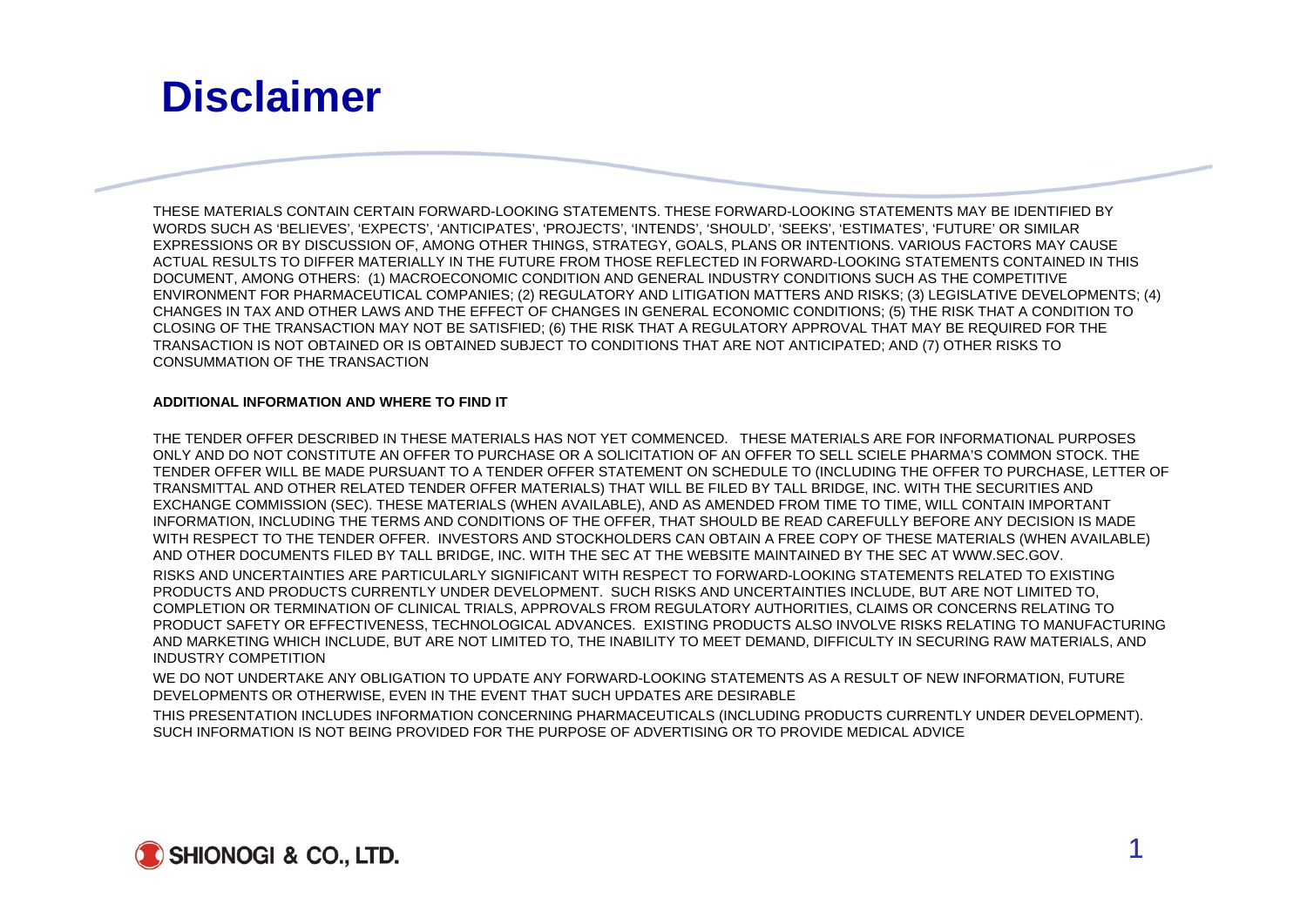### **Table of Contents**

- **I.Overview of Sciele**
- **II.Objectives of the Acquisition**
- **III. Acquisition Overview and Financial Impact**
- **IV. Reference Materials**

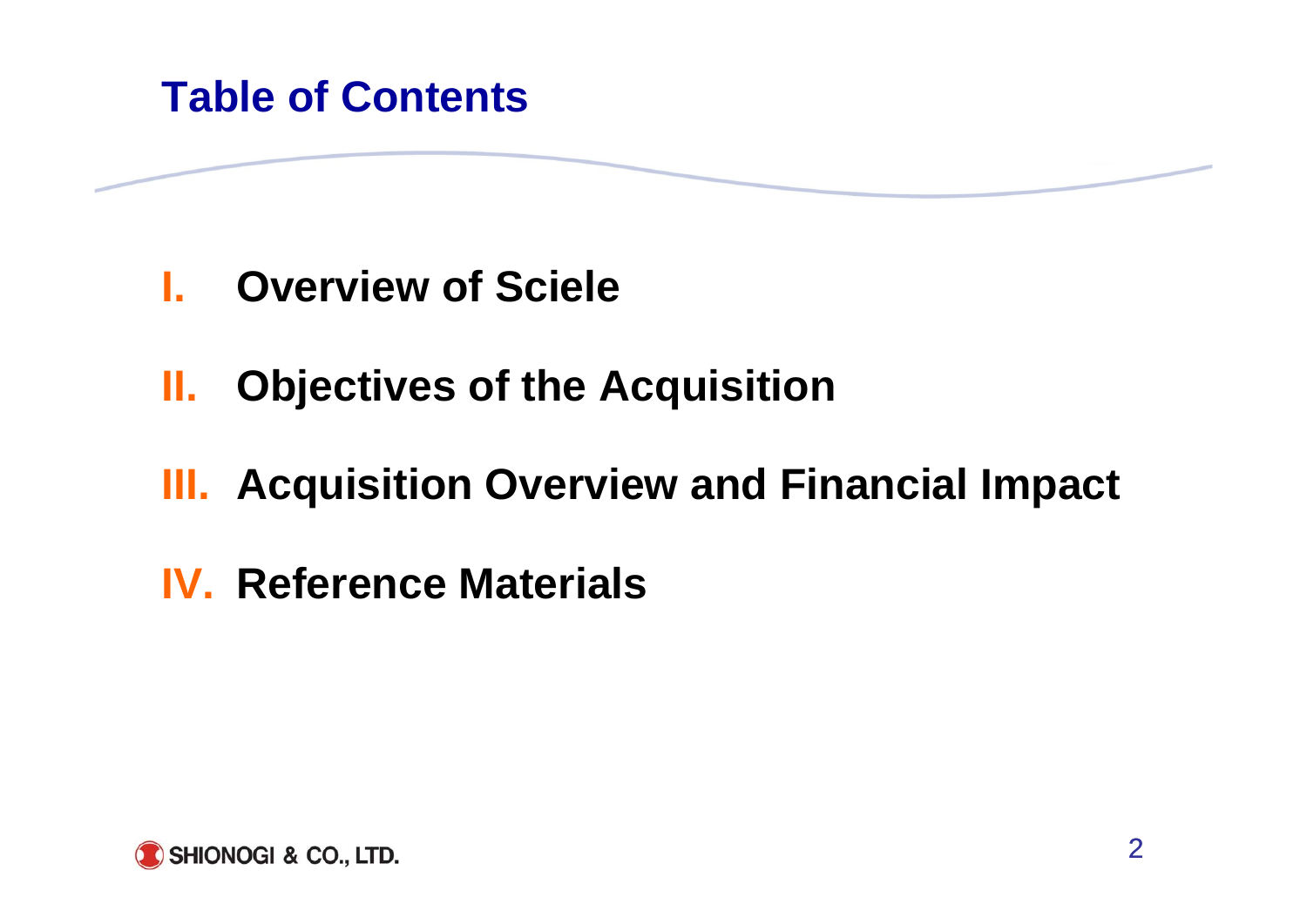# **I. Overview of Sciele**

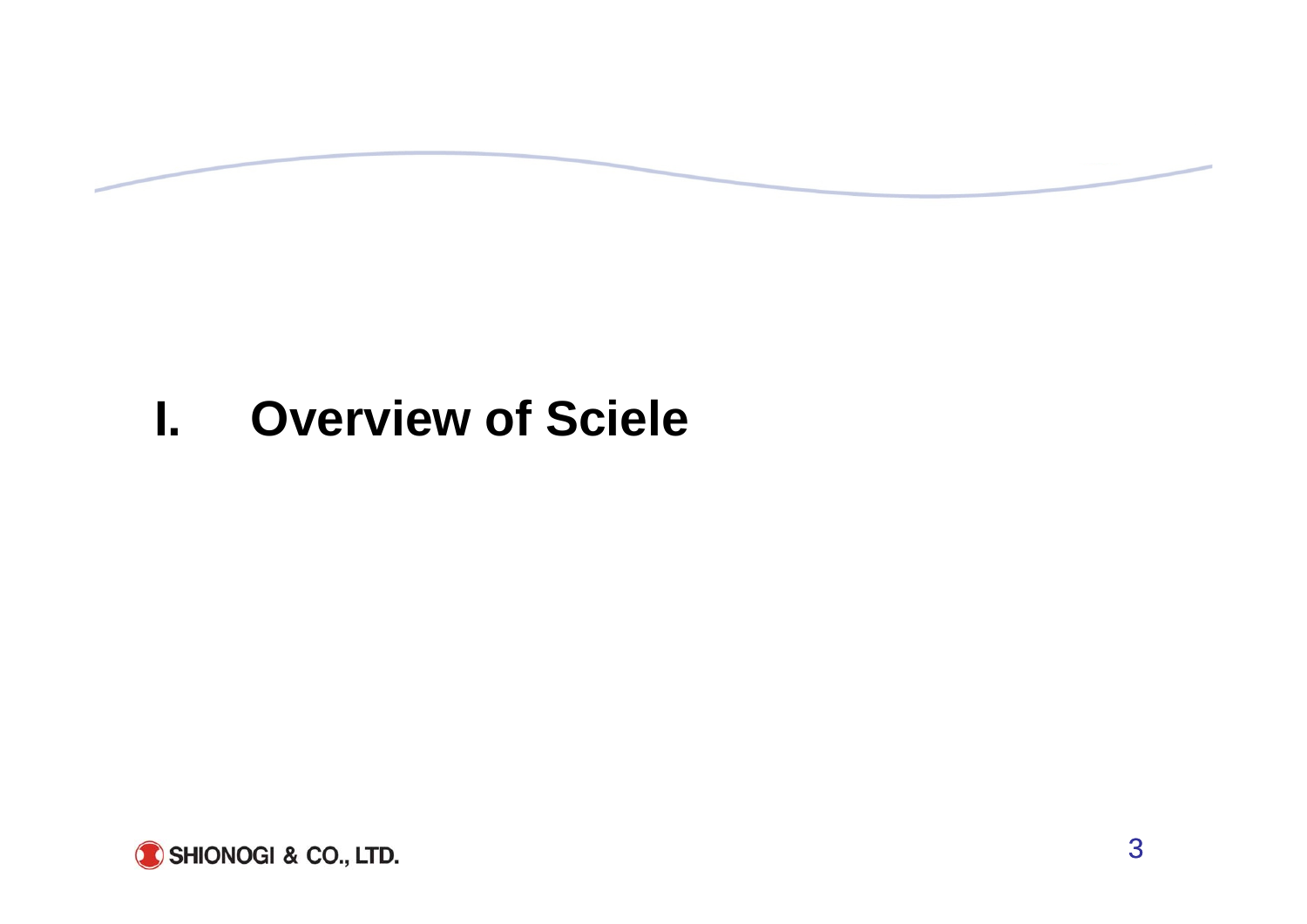## **Overview of Sciele: Company Overview**

- **Established in 1992 in the U.S., listed on the NASDAQ since 2000**
- **Nationwide operations, based in Atlanta, Georgia**
- **Engages in the development and sales of prescription drugs in the cardiovascular disease, diabetes, women's health, and pediatrics domains**
	- $\bullet$  **Acquires rights to manufacture and market products from development partners**
	- **Proven ability to bring products in later phases to the market**
	- **Strong nationwide sales network**
	- **Total number of employees: 920 (as of 12/31/2007)**
		- $\bullet$ **Of which, sales reps: 770**

*Source: Company disclosures, 2007 SEC 10K Filings, Company website*

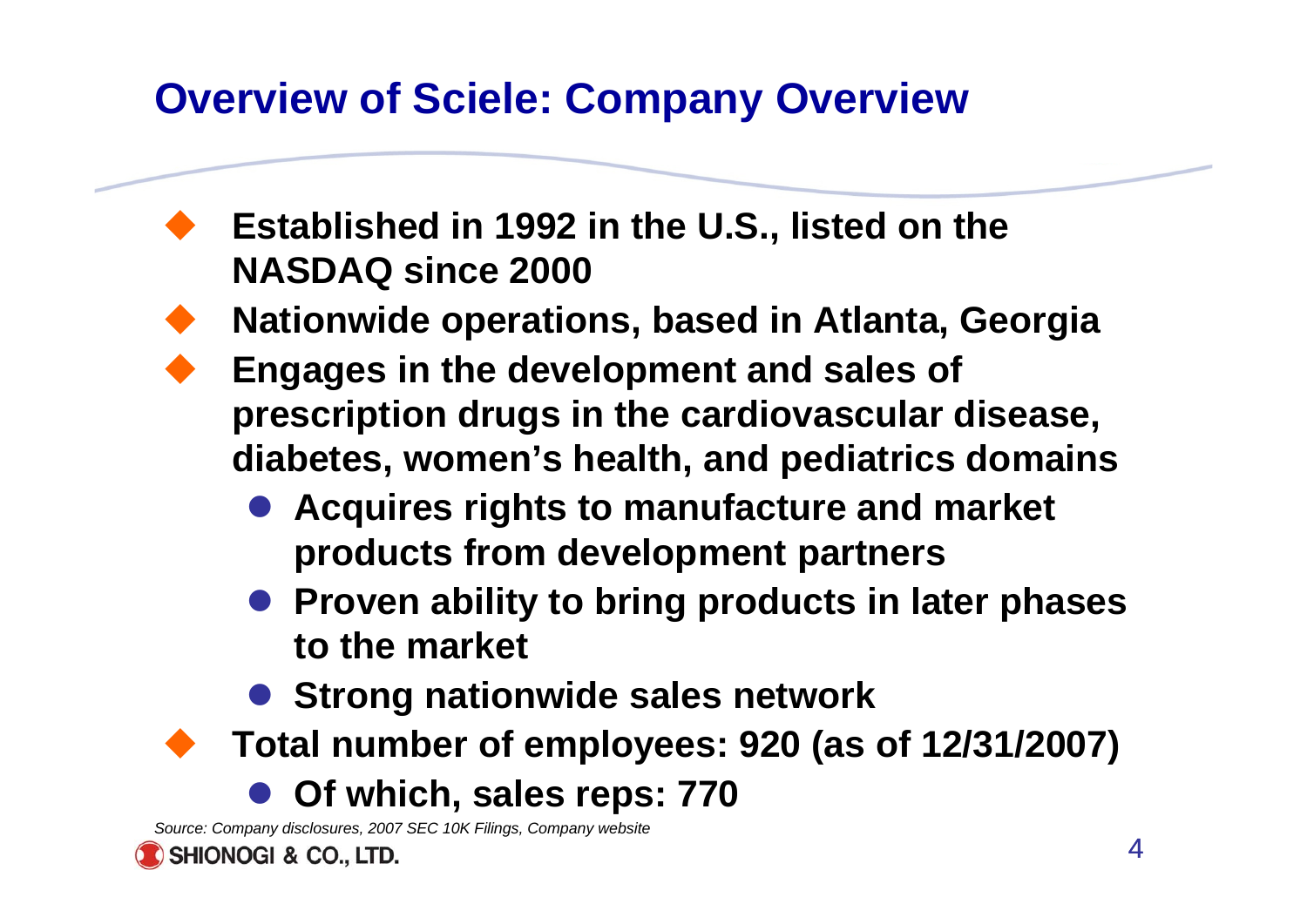## **Overview of Sciele: High Growth Rate and Stable Profitability**



*CAGR = Compound Annual Growth Rate during 2004-2007 Source: Company disclosures, 2007 SEC 10K Filings*

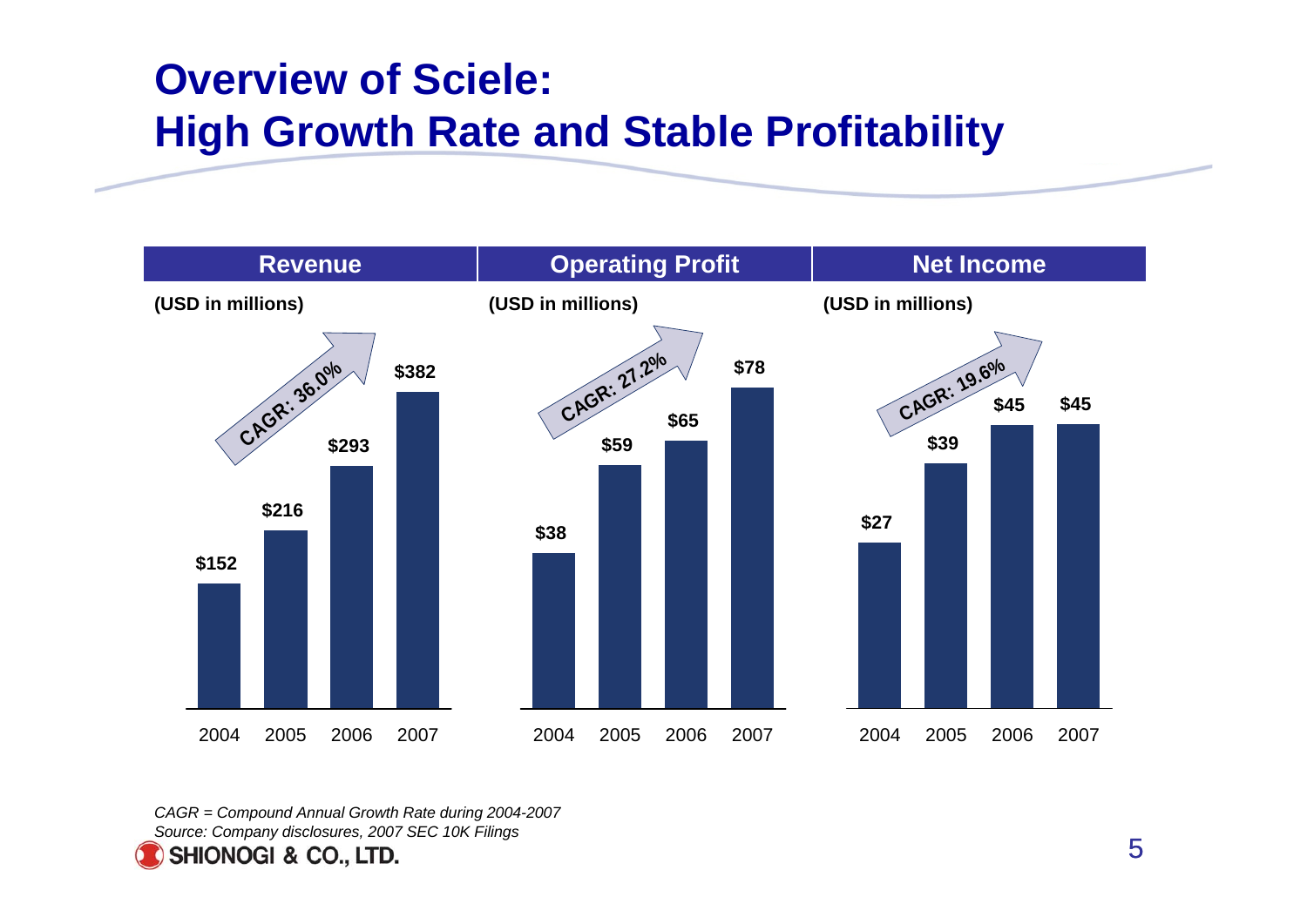## **Overview of Sciele: Sciele's Strengths**

### **Sales and Marketing Capability**

- ◆ Over 700 sales representatives across the U.S.
- Ability to retain capable personnel and enhance sales capabilities based on performance-based compensation and clear quantitative targets
- Ability to maintain product prices based on strong relationships and negotiations with healthcare organizations

### **Sourcing/Launching Pipeline Products**

- ◆ Focusing on niche products in Phase II and III of development
- Business development team has an industry-wide network and has know-how based on many years of experience
- ◆ Speedy acquisition of pipeline products and proven ability to bring pipeline products to market

### **Product Portfolio**

- Balanced portfolio built around products in the cardiovascular disease, diabetes, women's health, and pediatrics domains
- ◆ Stable growth and profitability in each area of specialization

### **Experienced Management and Personnel**

- ◆ Speedy decision-making and execution
- ◆ Strong experience in the pharmaceutical industry
- ◆ Strong leadership and teamwork

### **High growth rate and stable profitability**

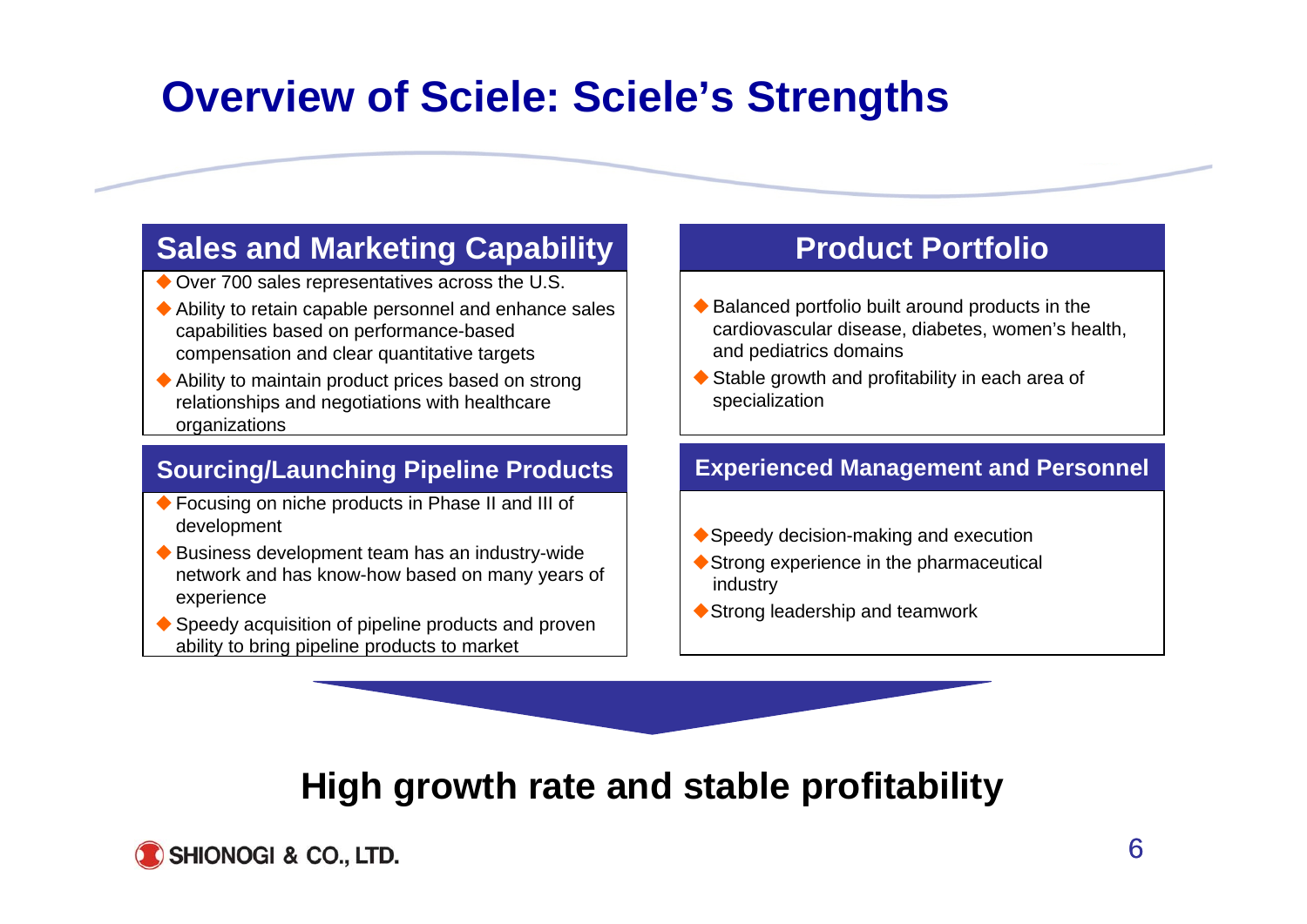## **Overview of Sciele: Sales Force Productivity**

### **Number of Sales Reps and Revenue per Sales Rep**



SHIONOGI & CO., LTD.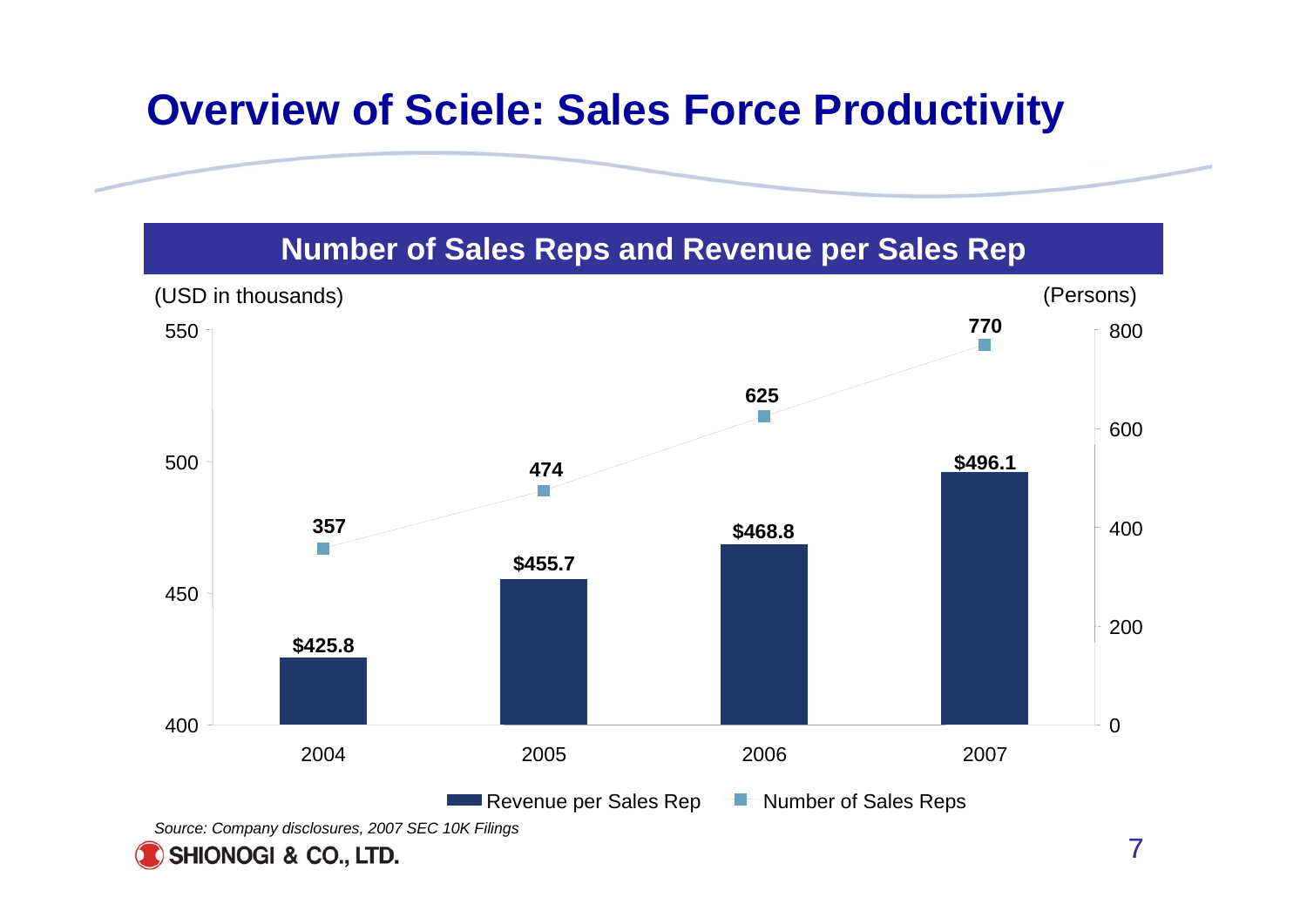## **Overview of Sciele: Product Portfolio, Pipeline and Sales Force**

| <b>Sales Force</b>                        |                                   | <b>Major Pipeline Products</b><br><b>Key Products</b>                                                       |                                                                                                                      |  |
|-------------------------------------------|-----------------------------------|-------------------------------------------------------------------------------------------------------------|----------------------------------------------------------------------------------------------------------------------|--|
| <b>Sales</b>                              | Cardio-<br>vascular<br>(223)      | •Sular CR (Nisoldipine) with<br><b>Geomatrix Delivery System</b><br>•Nitrolingual Pumpspray                 | •CloniBID (Phase III)<br>•Duochol (Phase III)<br>•ADX-415 (Phase II)                                                 |  |
| Division<br>(718<br><b>Sales</b><br>reps) | <b>Diabetes</b><br>(174)          | •Prandin<br>•Fenoglide<br>•Fortamet<br>•PrandiMet (market launch planned<br>during the current fiscal year) |                                                                                                                      |  |
|                                           | Women's<br><b>Health</b><br>(177) | •Prenate Family (DHA and Elite)<br>•Zovirax Ointment and Cream<br>•Fosteum                                  | •PSD502 (Phase III)                                                                                                  |  |
|                                           | <b>Pediatrics</b><br>(144)        | •Allegra OS, Allegra ODT<br>•Orapred ODT<br>•Twinject<br>•Methylin OS/CT                                    | $\bullet$ Xytril<br>(Completed Phase III safety trials)<br>•Head Lice Treatment (Phase III)<br>•Clonicel (Phase III) |  |

Source: Company disclosures, Company website. Headcount data from Sciele's presentation material at Healthcare Conference held by Bank of *America (5/13/2008)*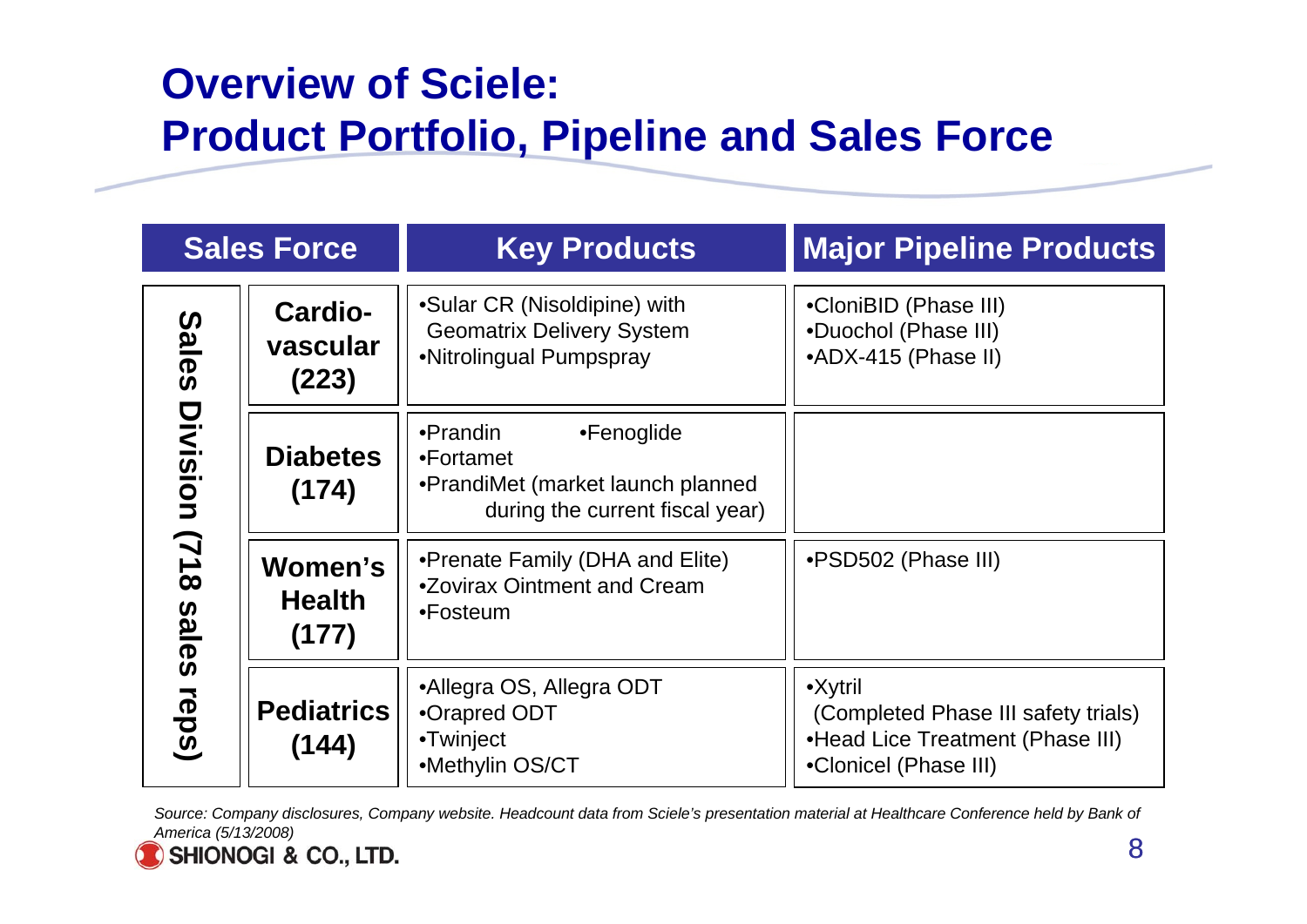# **Overview of Sciele: Experienced Management Team**

### **Patrick P. Fourteau**

◆ Chief Executive Officer and Director ◆ Over 25 years of industry experience, including years at Eli Lilly

### **Edward Schutter**

- ◆ Chief Operating Officer
- ◆ Over 20 years of industry experience, including years at Solvay

### **Joseph J. Ciaffoni**

- ◆ Chief Commercial Officer
- ◆ Over 15 years of industry experience, including years at Novartis

### **Darrell Borne**

- ◆ Chief Financial Officer
- ◆ Over 15 years of experience in financial management, including years at Exxon/Mobil

### **Larry M. Dillaha M.D.**

- ◆ Chief Medical Officer
- ◆ Over 15 years of industry experience, including years at Sanofi-Aventis

*Source: Company disclosures, company website*



### **Leslie Zacks**

- ◆ Chief Legal and Compliance Officer
- ◆ Over 15 years of legal experience including years at Hunton & Williams LLP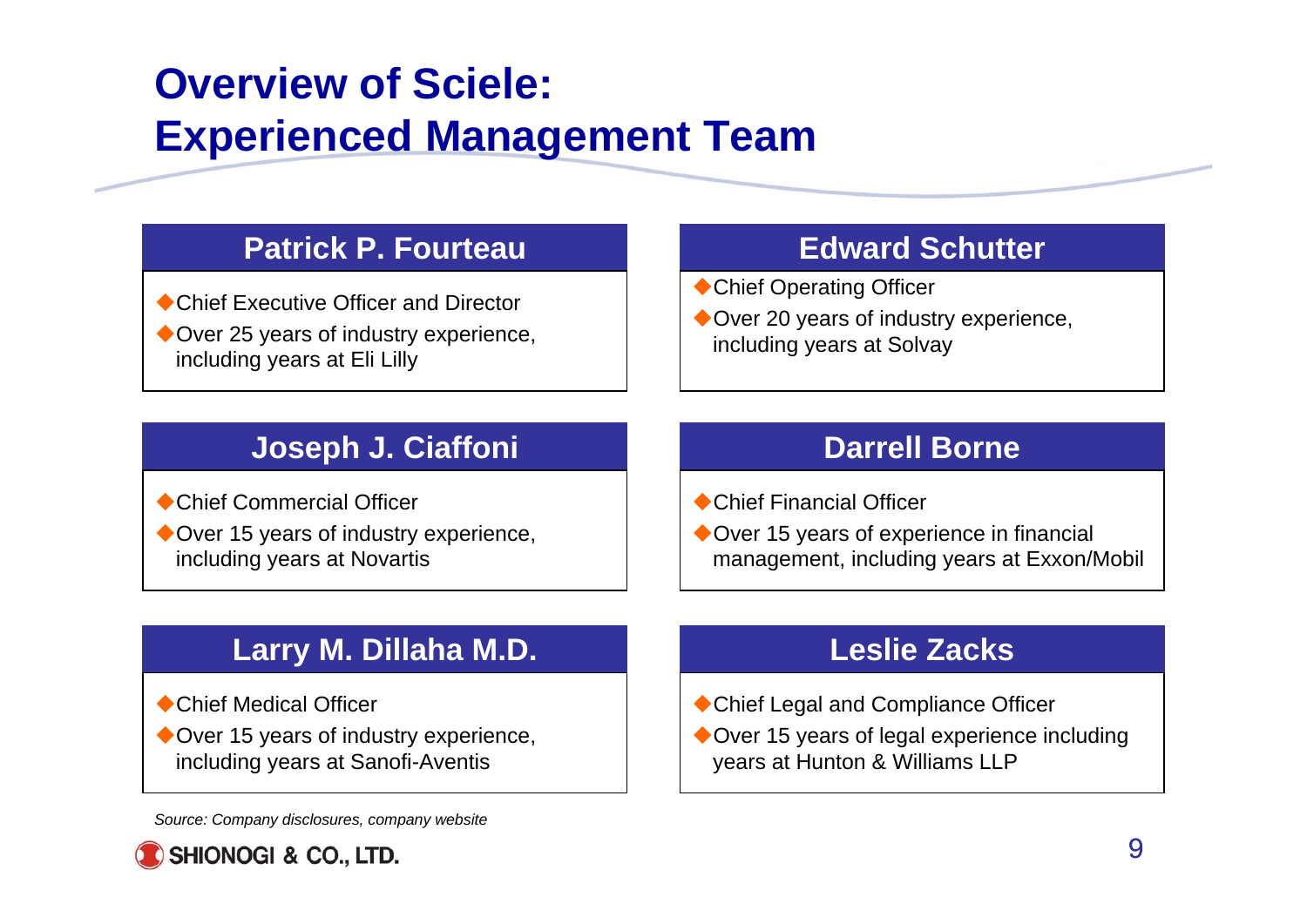# **II. Objectives of the Acquisition**

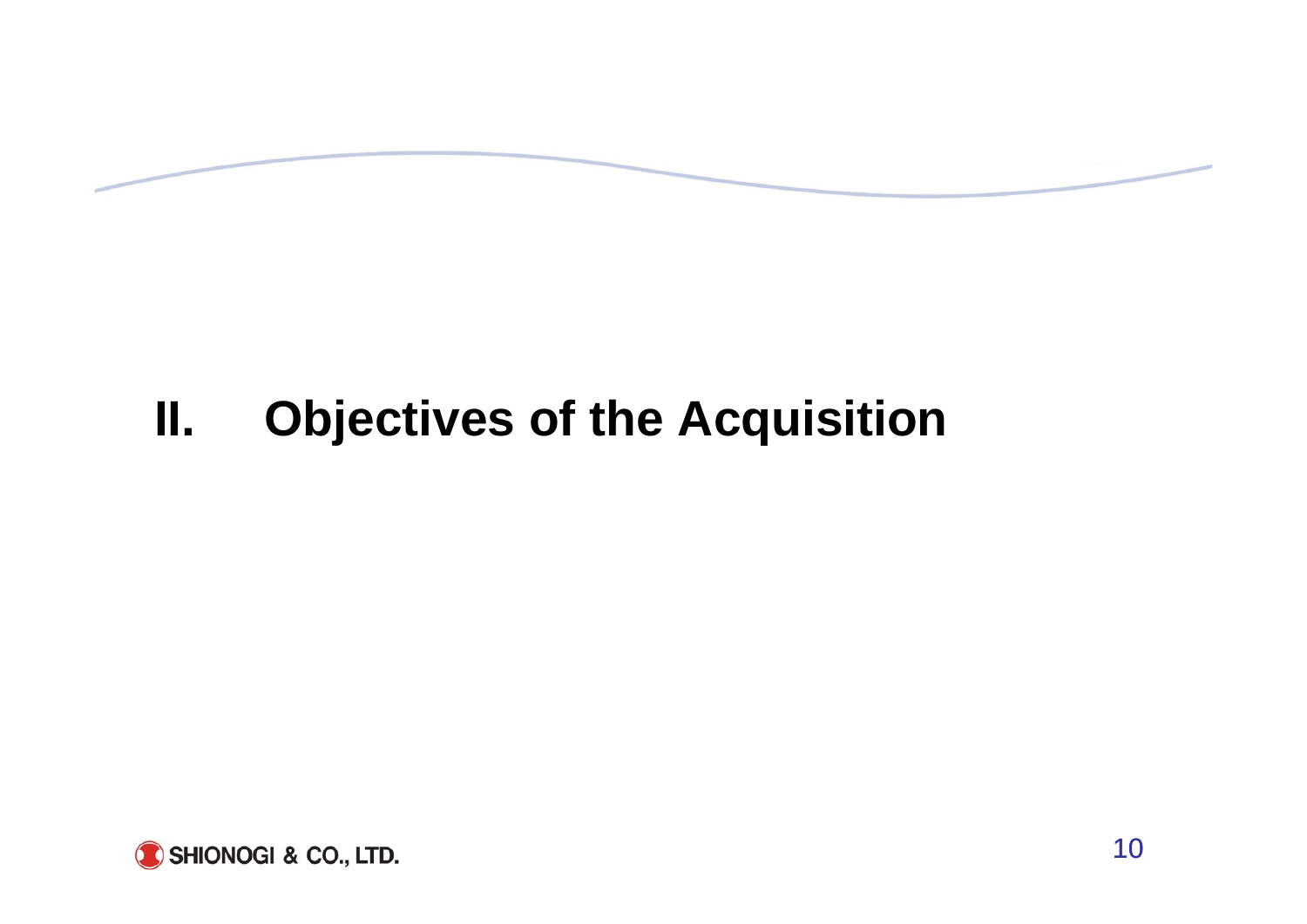## **Overseas Strategy**

### **Second Medium-term Management Plan**

- ♦ **Acquire at least 5 products in Phase II or later by the end of FY 2009**
- ♦ **Simultaneous development of multiple proprietary products in Japan, the U.S., and Europe**
	- **Forge strategic alliances for each product**

### **Medium/Long-term Goals**

- ♦ **Establish a sales infrastructure in the U.S.**
- ♦ **Continued expansion of the proprietary product pipeline**
- ♦ **Educate personnel to enable adaptation to globalization**

♦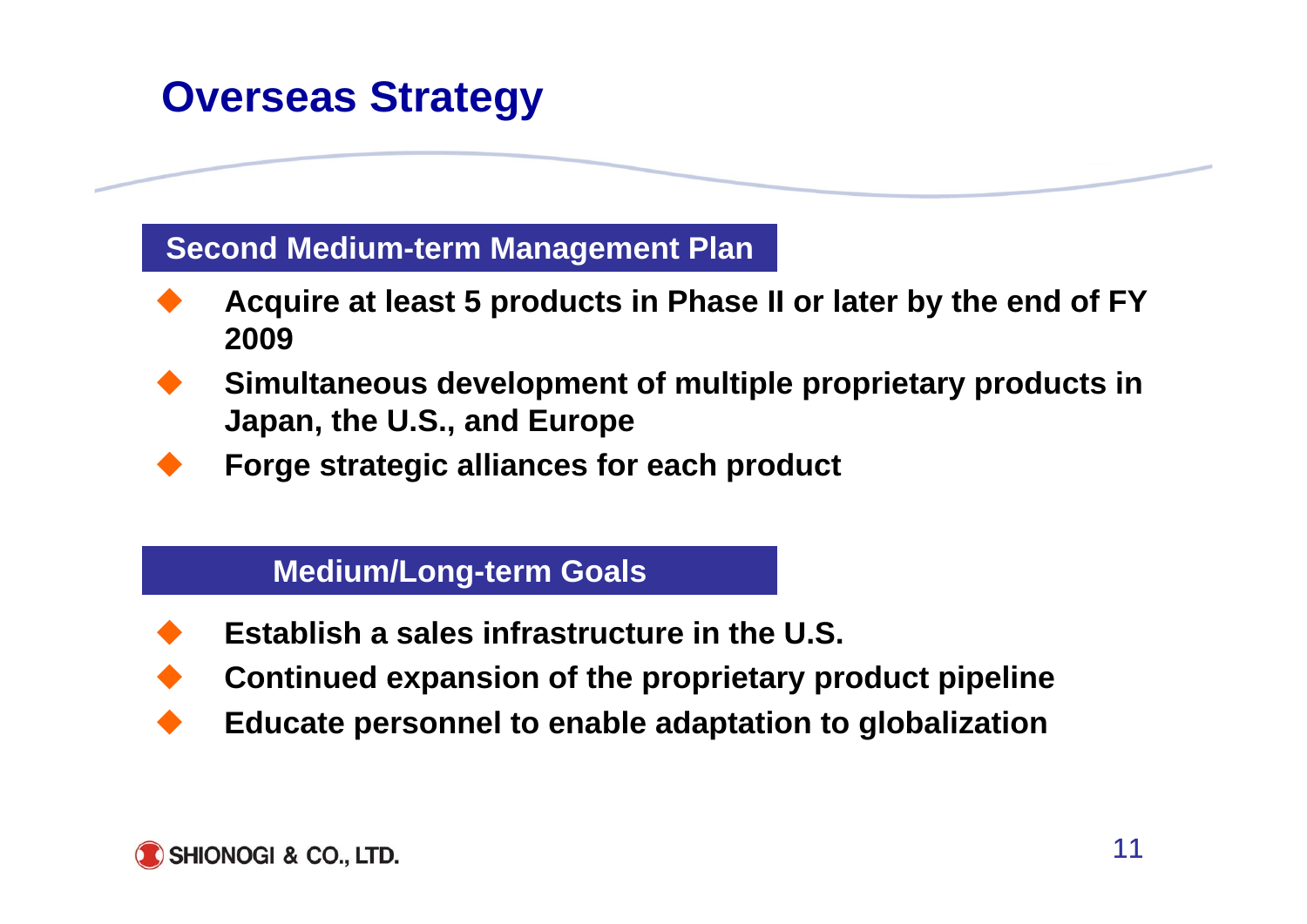### **Pipeline of Proprietary Global Development: Development Goals for FY 2009**

- **Steady progress in clinical trials of proprietary products**
- **Increased focus on establishing an overseas infrastructure**



<sup>∗</sup>*Allergic rhinitis, asthma, etc.*

∗∗ *Idiopathic thrombocytopenic purpura, hepatitis C, carcinoma chemotherapy, etc.* SHIONOGI & CO., LTD.

**global development efforts**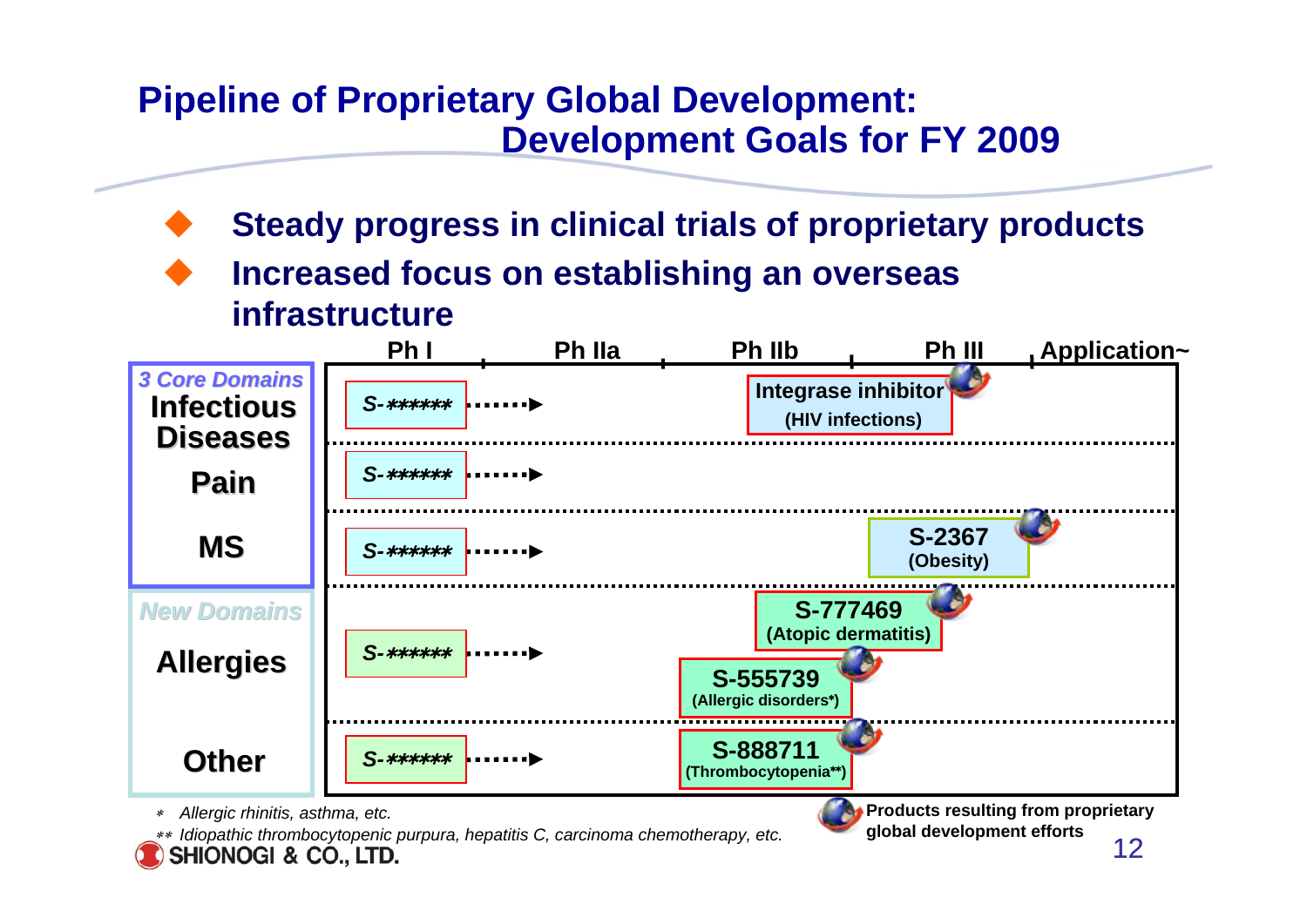## **Expected Benefits from the Acquisition**

**Significant strengthening of U.S. sales infrastructure**

- $\bullet$  **Immediate addition of a nationwide sales network of over 700 MRs**
- ♦ **Reduce overall time and expense required to establish and advance a U.S. sales infrastructure**
	- $\bullet$  **Leverage strong know-how concerning product launch and sales in the U.S.**

♦ **Pursue synergies based on complementary product domains**

 $\bullet$  **Proven track record of both Shionogi and Sciele in areas of focus, such as the cardiovascular disease and diabetes domains**

♦ **Enhanced profitability based on proprietary sales of strong pipeline products**

- $\bullet$  **Ability to develop proprietary pipeline products in addition to allowing for sales efforts in the U.S.**
- **Potential to advance skills of Shionogi personnel**
	- $\bullet$  **Access to a Sales team with proven track record in the U.S. market**

SHIONOGI & CO., LTD.

♦

♦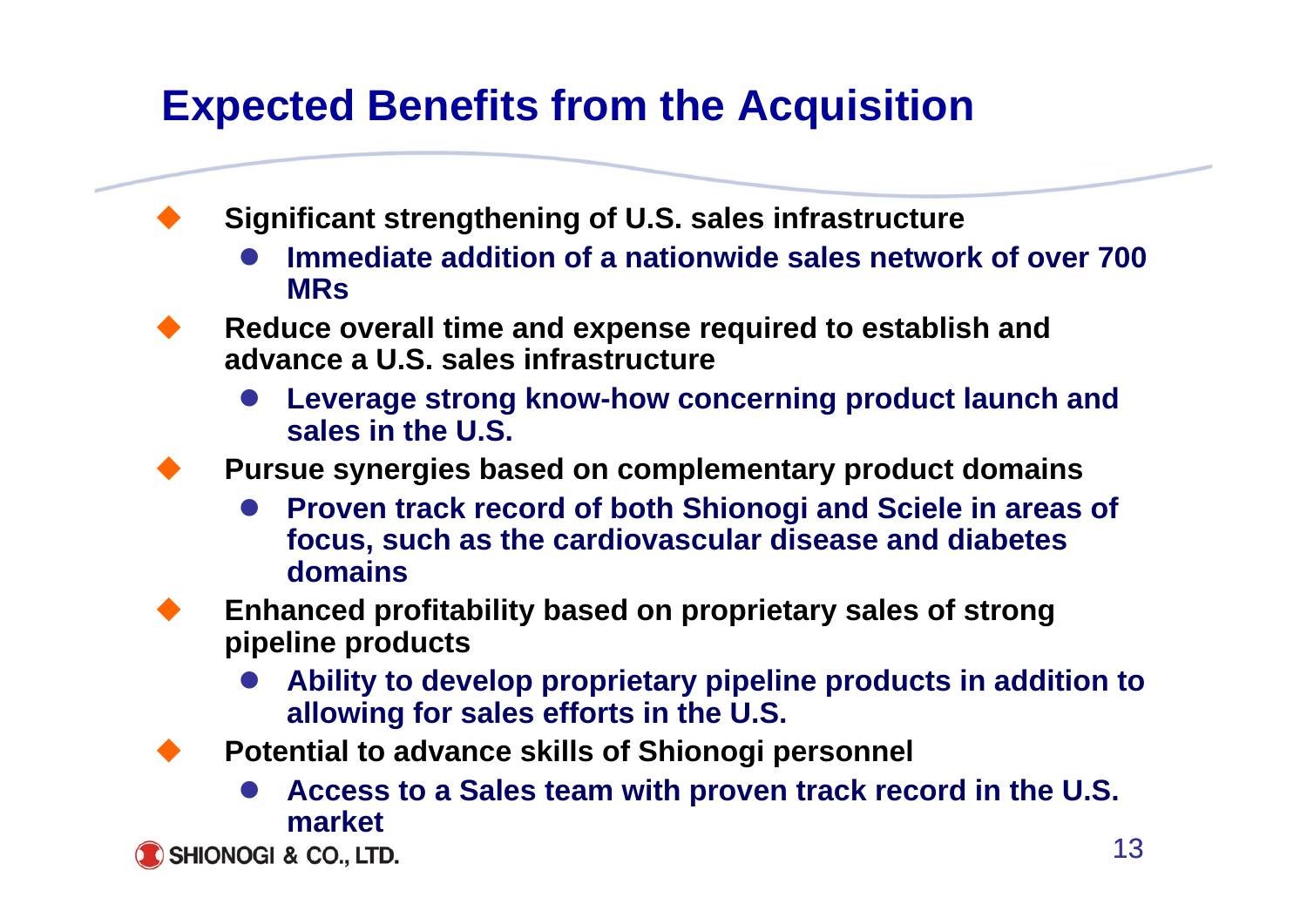# **III. Acquisition Overview and Financial Impact**

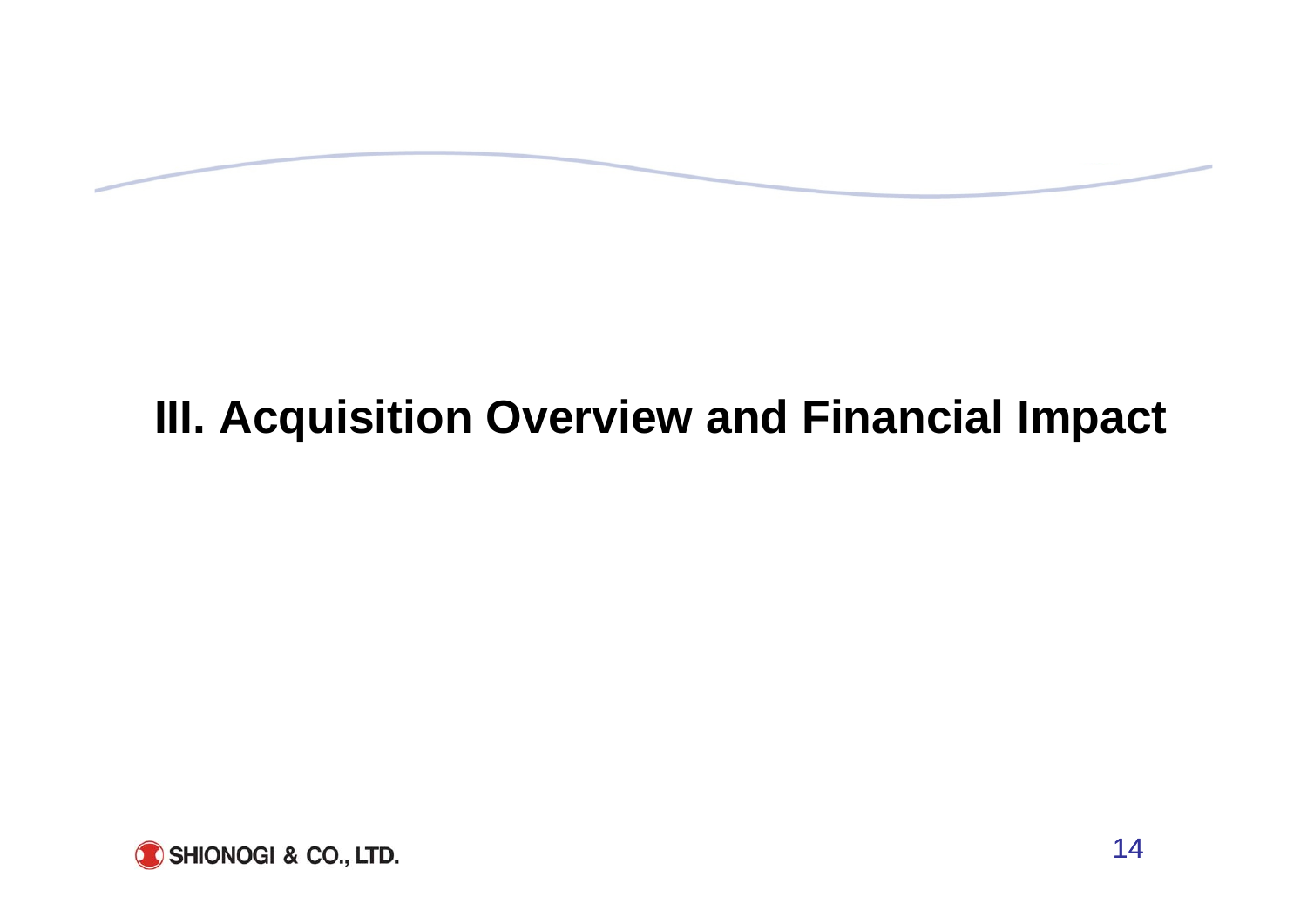## **Overview of the Sciele Acquisition**

### **Acquisition Price**

- **\$31 per share**
- 57% premium<sup>\*</sup> based on average stock price **over the last 6 months**
- Total acquisition price<sup>\*\*</sup> of \$1,424 million
- **Acquisition via Tender Offer in the U.S.**
	- $\bullet$ **Tender Offer to begin in early September**
	- $\bullet$  **Sciele will become a wholly-owned subsidiary after completion of a merger following the Tender Offer**
	- **Unanimously approved by the Sciele board**
- *\* As of Aug 29, 2008*

*<sup>\*\*</sup> Includes the redemption of senior convertible notes. Total acquisition price is subject to change due to changes in the number of shares and share equivalents by time of closing* 

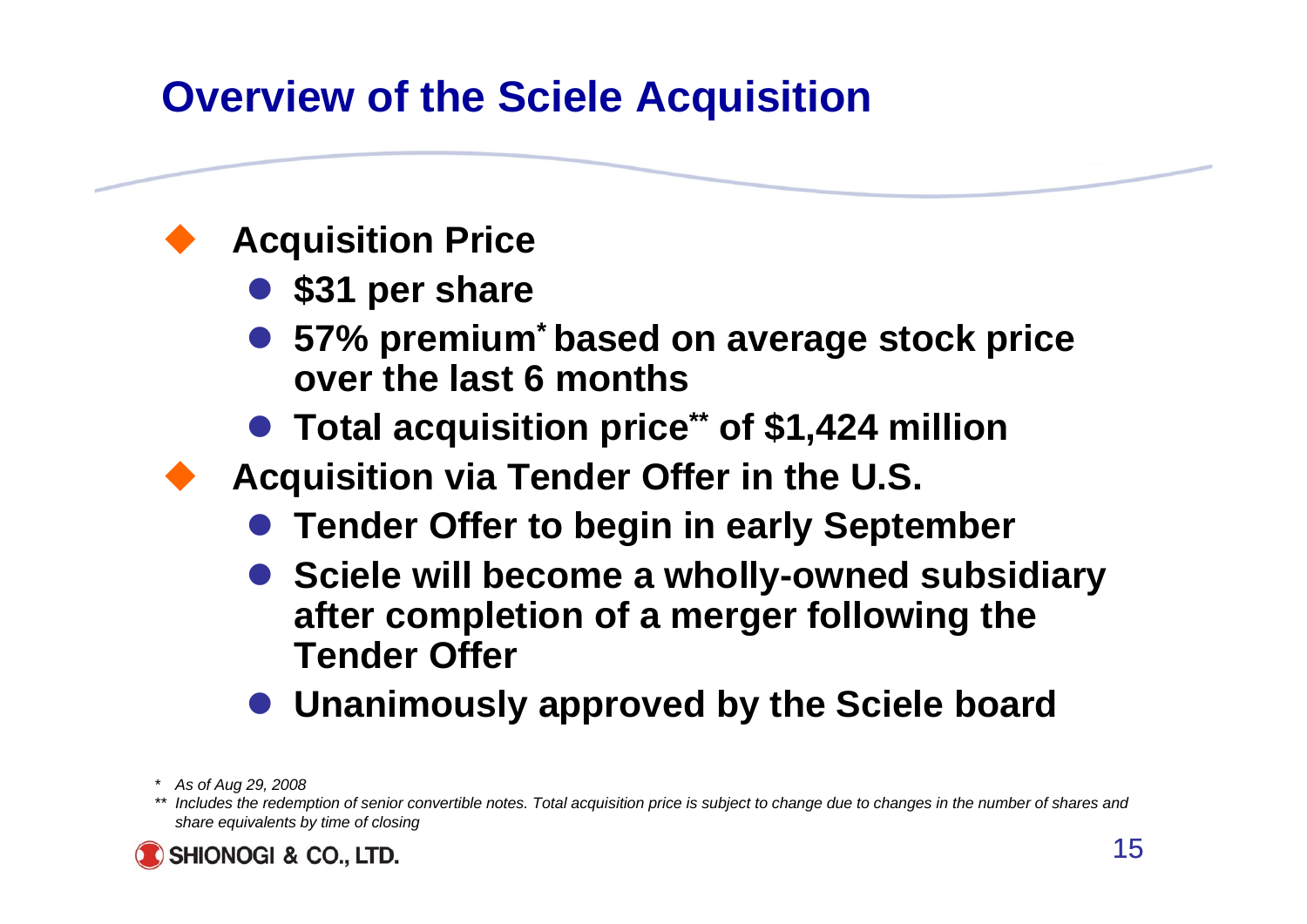# **Acquisition Financing (Expected)**

 **Cash on hand and borrowings at time of Tender Offer**

- $\bullet$ **Cash on hand: Approx. 47 billion yen**
- $\bullet$ **Bridge loans: Approx. 110 billion yen**
- **Take-out financing for the bridge loans**
	- **Considering a wide range of alternatives including long-term borrowings and corporate bonds**

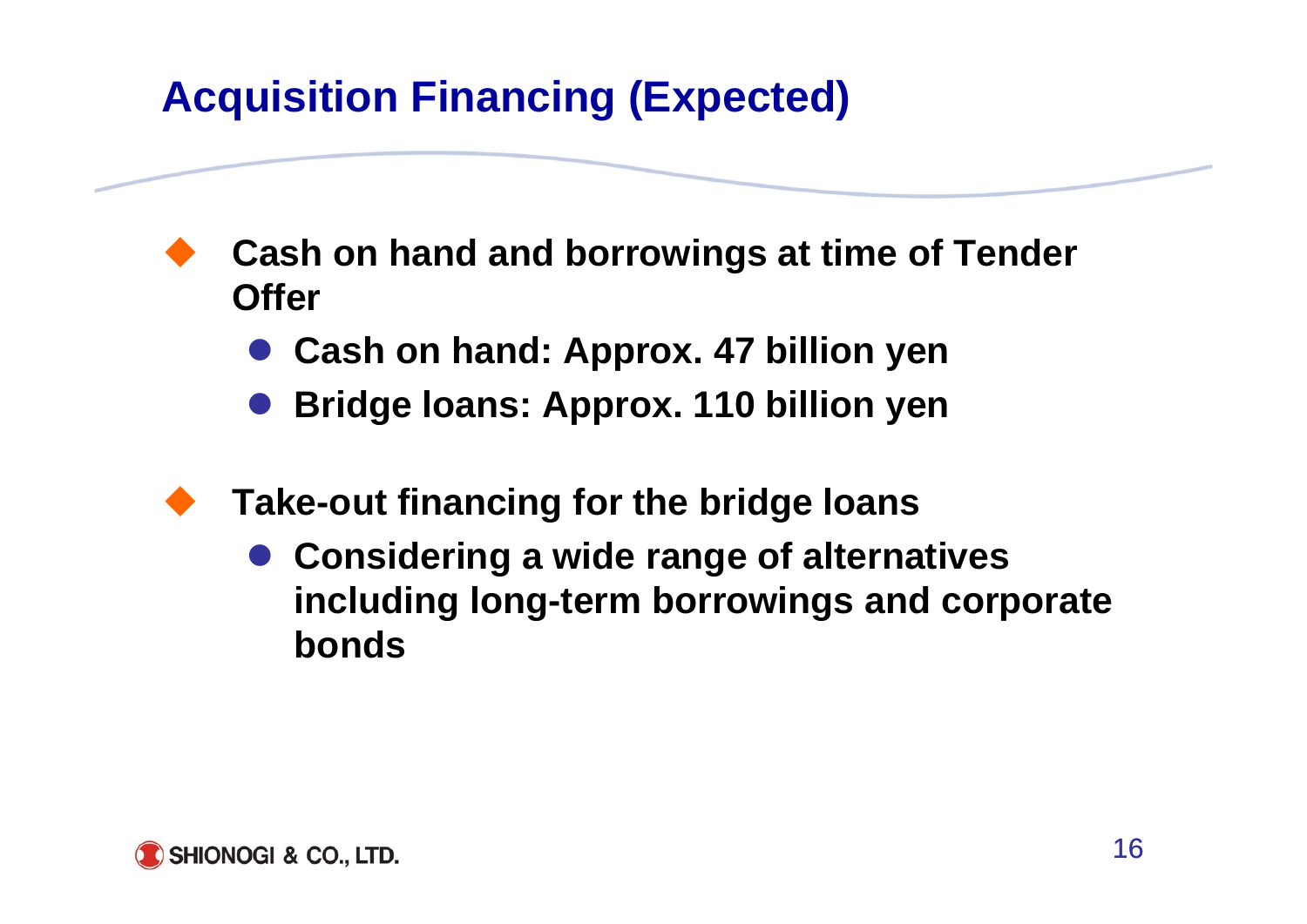## **Financial Impact**

### **Consolidation of earnings**

- $\bullet$  **Consolidation of 3 months of earnings of Sciele in FYE 3/2009 (October 2008 to December 2008) due to difference in fiscal year end**
- **EPS Impact**

♦

 $\blacklozenge$ 

- $\bullet$ **Expected to accrete in FY 2009 due to high margins**
- $\bullet$  **Details on creation of goodwill and in-process R&D expense (one-time write-off in FY 3/2009) to be announced when finalized**
- $\blacklozenge$  **Initiatives to provide shareholder returns as a result of the acquisition remain unchanged**
	- $\bullet$  **Continued focus on stably enhancing returns to shareholders based on performance while placing a high priority on investments aimed at securing medium-to-long term growth**

 $\bullet$ **Dividend payout ratio: 35% target in FY 2009**

SHIONOGI & CO., LTD.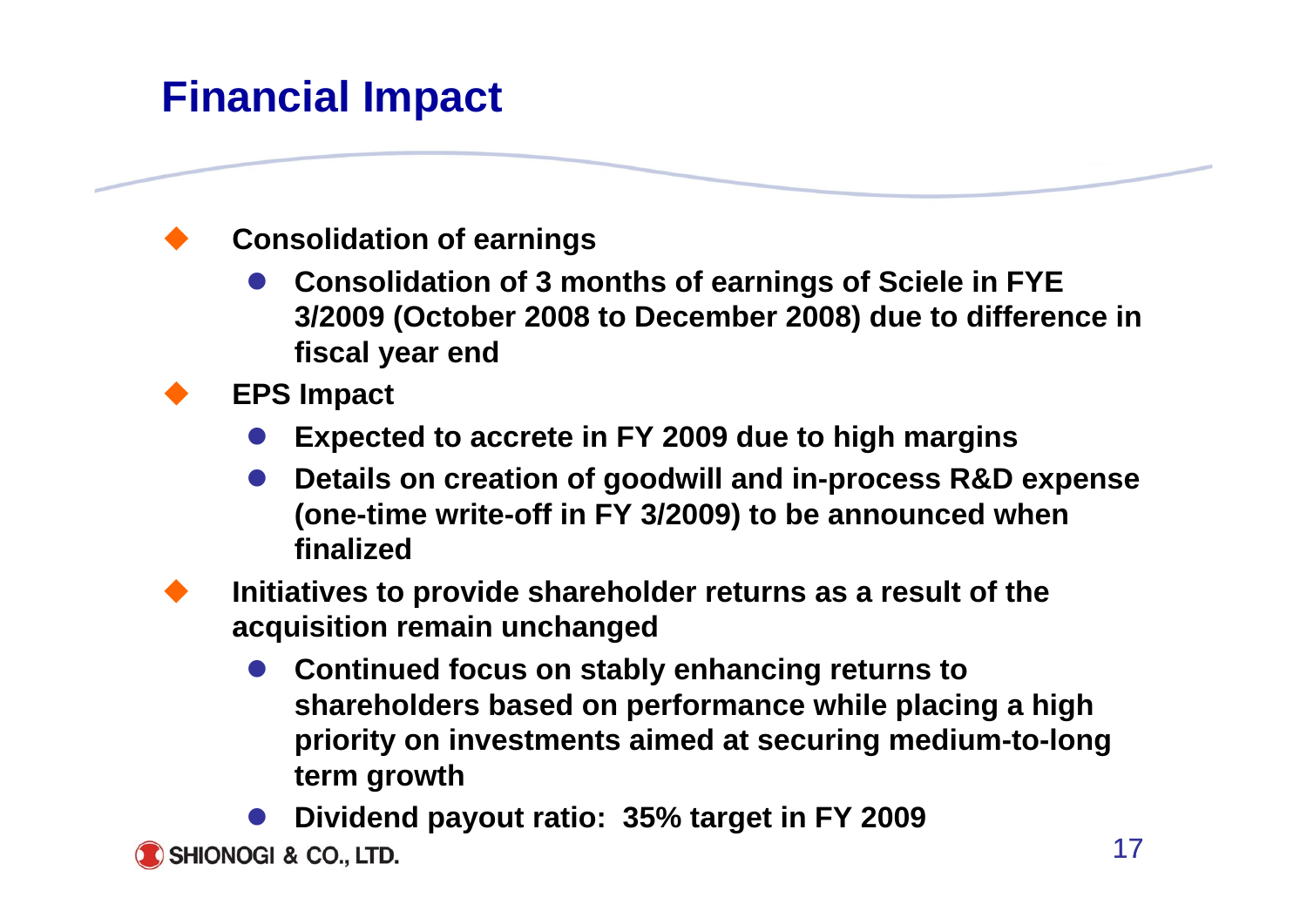# **IV. Reference Materials**

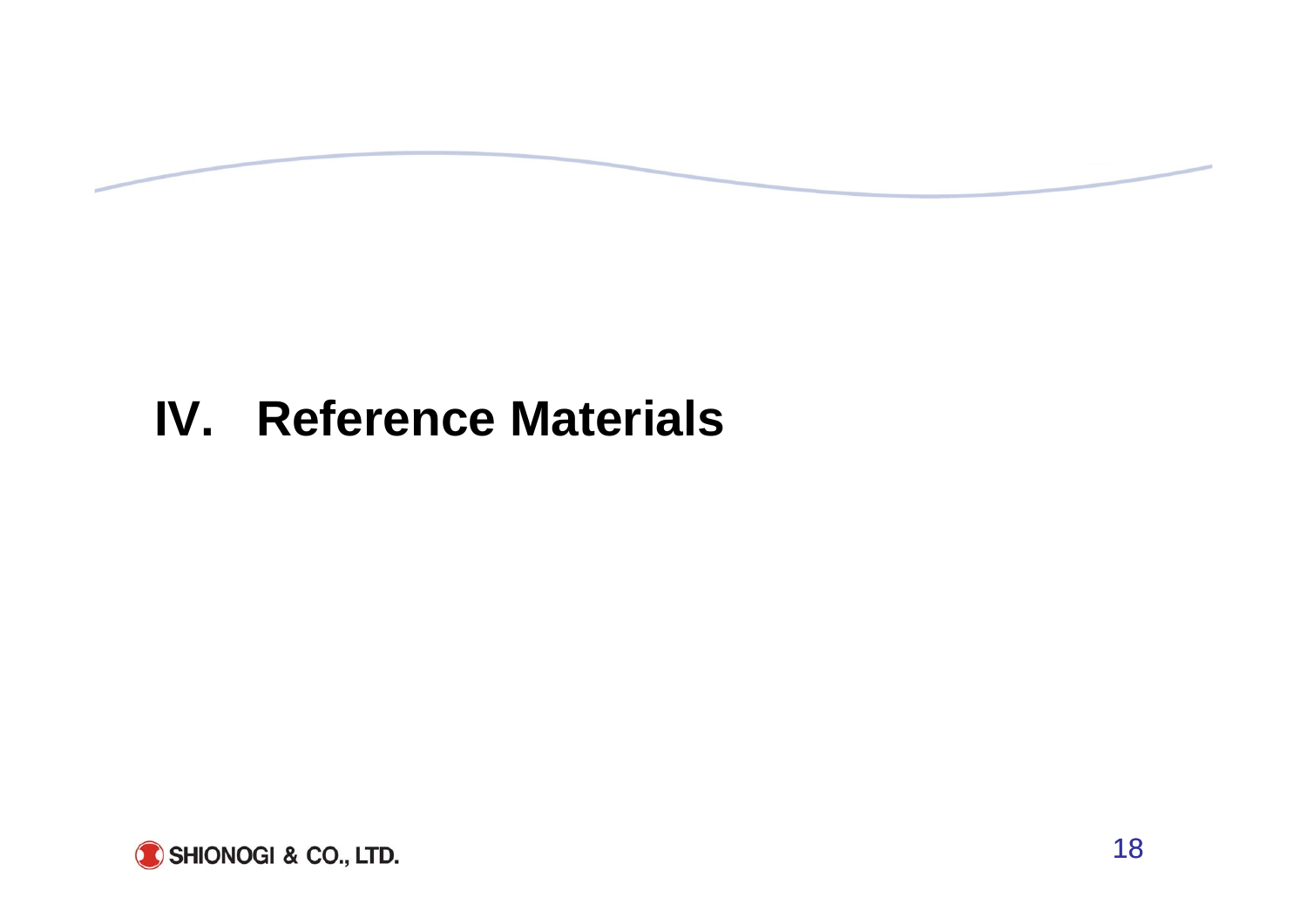## **Sciele's Key Products**

| <b>Product Name</b>                                                                                                                                  | <b>Domain</b>       | <b>Overview</b>                                                                                                                                                                                                                                                                                                                                                                 |
|------------------------------------------------------------------------------------------------------------------------------------------------------|---------------------|---------------------------------------------------------------------------------------------------------------------------------------------------------------------------------------------------------------------------------------------------------------------------------------------------------------------------------------------------------------------------------|
| <b>Sular / Sular CR</b><br>With Geomatrix <sup>®</sup> Delivery System                                                                               | Cardio-<br>vascular | Sular is a dihydropyridine (DHP) calcium channel<br>blocker that lowers blood pressure and provides<br>consistent 24-hour control of hypertension<br>A new Sular formulation was approved by the FDA in<br>January 2008 and is now available in four lower<br>dosage strengths<br>Sular can be used alone or in combination with ACE<br>inhibitors, beta blockers and diuretics |
| <b>Nitrolingual</b><br><b>Pumpspray</b><br>Nitrolingual <sup>®</sup><br>Pumpspray<br>(nitroglycerin lingual spray)<br>0.4 mg nitroglycerin per spray | Cardio-<br>vascular | This oral nitroglycerin spray offers acute relief in the<br>event of heart attack or chest pain caused by<br>coronary artery disease, a condition that affects 9.1<br>million Americans, according to the American Heart<br>Association<br>Nitrolingual Pumpspray is formulated to deliver fast<br>pain relief with simple and reliable administration                          |

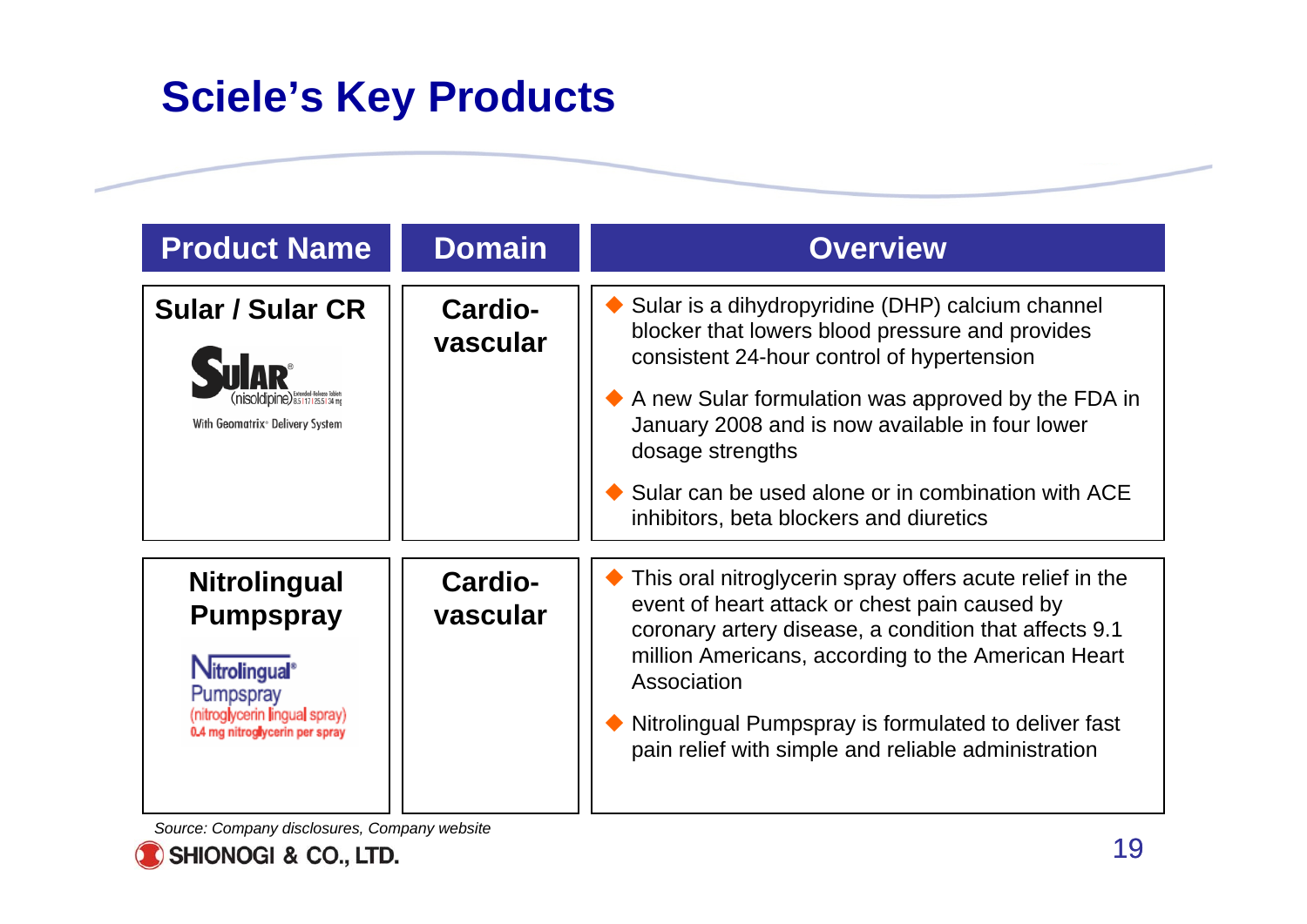## **Sciele's Key Products**

| <b>Product Name</b>                                                                             | <b>Domain</b>   | <b>Overview</b>                                                                                                                                                                                                                                                                                                                              |
|-------------------------------------------------------------------------------------------------|-----------------|----------------------------------------------------------------------------------------------------------------------------------------------------------------------------------------------------------------------------------------------------------------------------------------------------------------------------------------------|
| <b>Triglide</b><br><b>Triglide</b> <sup>®</sup><br>enotibrate) tablets                          | <b>Diabetes</b> | Triglide offers an effective oral treatment for lipid<br>disorders such as elevated cholesterol and<br>triglycerides<br>It can be administered under both fed and fasting<br>conditions, allowing patients to take the drug at any<br>time, which contributes to improved compliance                                                         |
| <b>Fenoglide</b><br>Fenoglide 120mg<br>l'enofbratei tablets & 40ma<br>With MeltDose* Technology | <b>Diabetes</b> | Fenoglide offers the lowest dose of fenofibrate<br>currently available on the market for the treatment of<br>hyperlipidemia and hypertriglyceridemia<br>Available in tablet form and two dosage strengths,<br>Fenoglide utilizes LifeCycle Pharma's MeltDose®<br>technology, which is designed to enhance absorption<br>and bioavailability. |

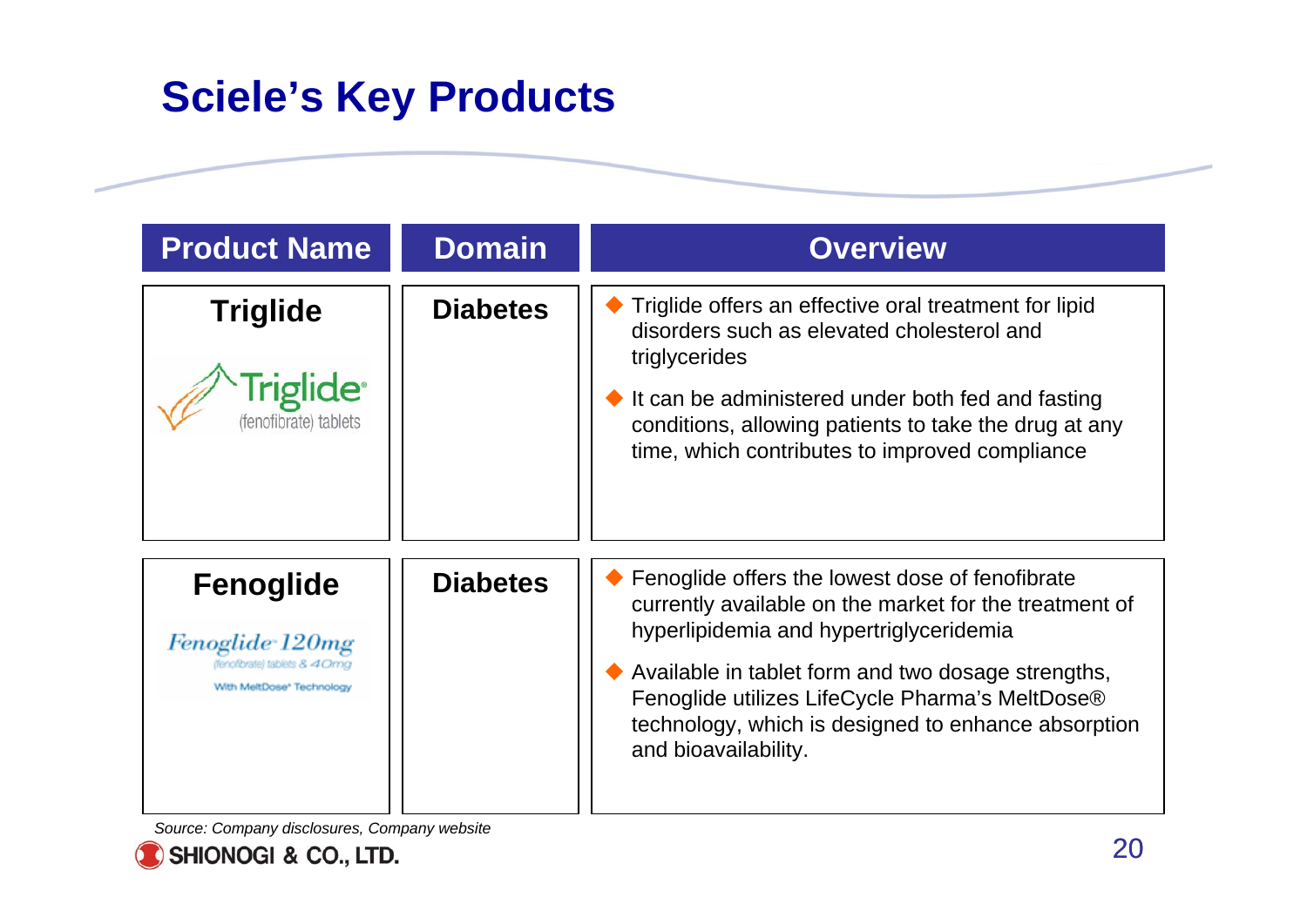## **Sciele's Major Pipeline Products**

| <b>Product</b>  | <b>Domain</b>              | <b>Overview</b>                                                                                                                                                                                                                                                                                                                                                                                                                                                    |  |
|-----------------|----------------------------|--------------------------------------------------------------------------------------------------------------------------------------------------------------------------------------------------------------------------------------------------------------------------------------------------------------------------------------------------------------------------------------------------------------------------------------------------------------------|--|
| <b>CloniBID</b> | Cardio-<br>vascular        | Product<br>Extended release clonidine HCL<br>Indication<br>Hypertension<br><b>Market</b><br>Approx. 13mn TRx's written for clonidine products in 2007<br><b>Benefits</b><br>12 hour, sustained release formulation; little to no<br>drowsiness, somnolence, or sedation<br><b>Status</b><br>PDUFA date of December 19, 2008<br>IP<br>Issued U.S. patent-expires in October 2013<br>Opportunity<br>Better formulation of an established anti-hypertensive           |  |
| <b>ADX-415</b>  | <b>Cardio-</b><br>vascular | Product<br>Centrally acting alpha agonist, specific for 2-alpha<br>Indication<br>Hypertension, either as monotherapy or add-on<br><b>Market</b><br>Approximately 20mn Americans with HTN<br><b>Benefits</b><br>Specificity for 2-alpha should convey improved AE profile<br><b>Status</b><br>IND open 2H08, begin phase II program 2H08<br>IP<br>Composition of matter through 2024<br>Opportunity<br>Growing HTN market, large number of uncontrolled<br>patients |  |

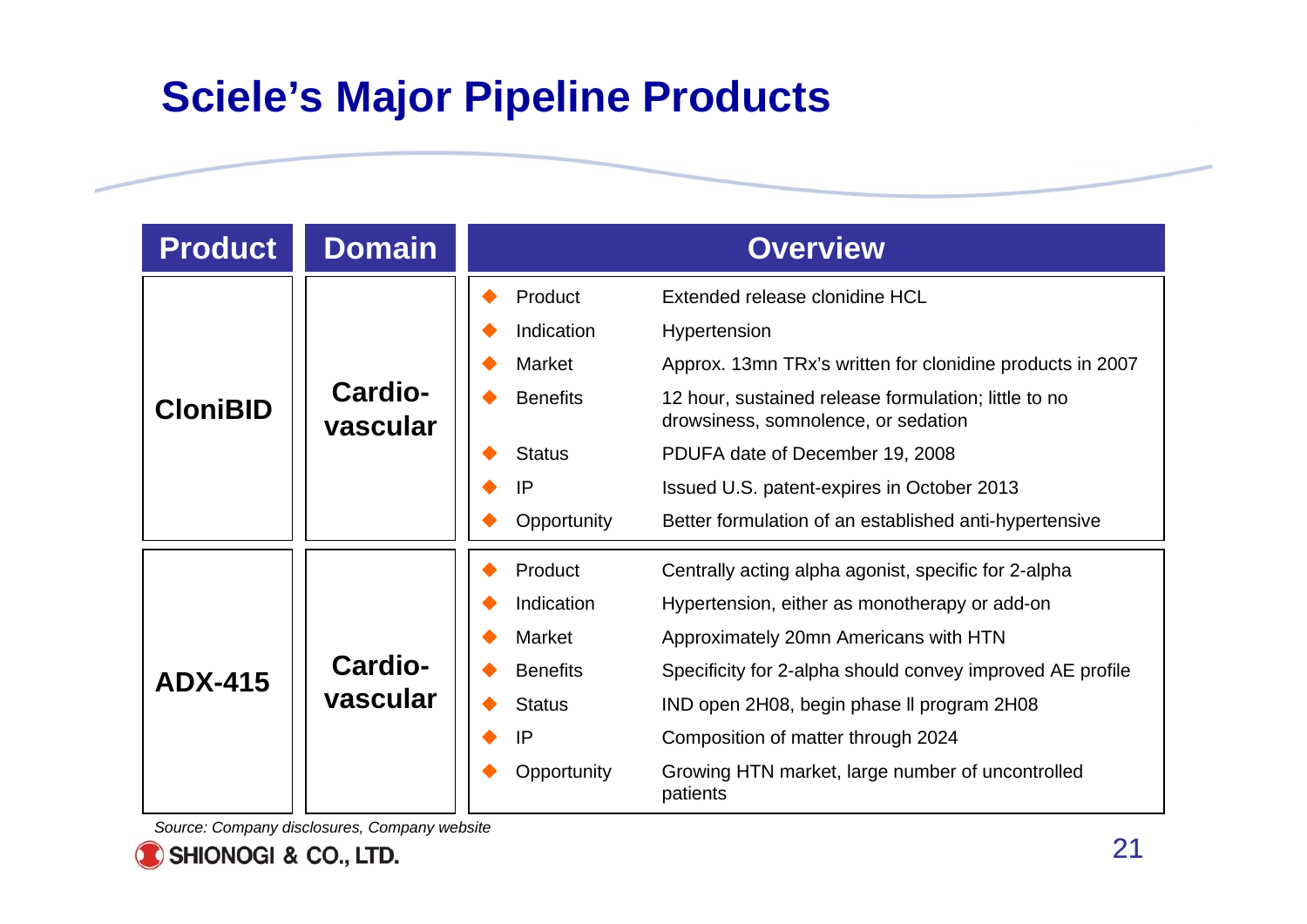## **Sciele's Major Pipeline Products**

| <b>Product</b>                       | <b>Domain</b>   | <b>Overview</b>                                                                                                                                                                                                                                                                                                                                                                                                                                                                                                                                                                |
|--------------------------------------|-----------------|--------------------------------------------------------------------------------------------------------------------------------------------------------------------------------------------------------------------------------------------------------------------------------------------------------------------------------------------------------------------------------------------------------------------------------------------------------------------------------------------------------------------------------------------------------------------------------|
| <b>Head Lice</b><br><b>Treatment</b> | Pedia-<br>trics | First non-pesticide prescription head lice product<br>No resistance<br>Easy-to-use<br>10 minute application<br>Repeat after 8 days<br>Similar consistency to hair conditioner<br>The breathing spiracle remains open after exposure to product allowing the<br>formulation to enter and clog the spiracle<br>The destruction of the honeycomb breathing interface is apparent                                                                                                                                                                                                  |
| <b>Xytril</b>                        | Pedia-<br>trics | Market: 150,000 Cerebral Palsy patients<br>Other patients with conditions such as Down's Syndrome also<br>require treatment to avoid severe drooling (LCM opportunity)<br>Indicated for patients with severe drooling would limit the use<br>to about 15% of all CP patients<br>Other treatment choices include Scopolamine patches, etc.<br>Orphan drug status allows premium pricing (WAC \$572 per pint bottle, 16<br>refills per year)<br>7 Years data exclusivity<br>15% share with favorable compliance will generate sales close to \$175mn to<br>\$200mn in peak sales |

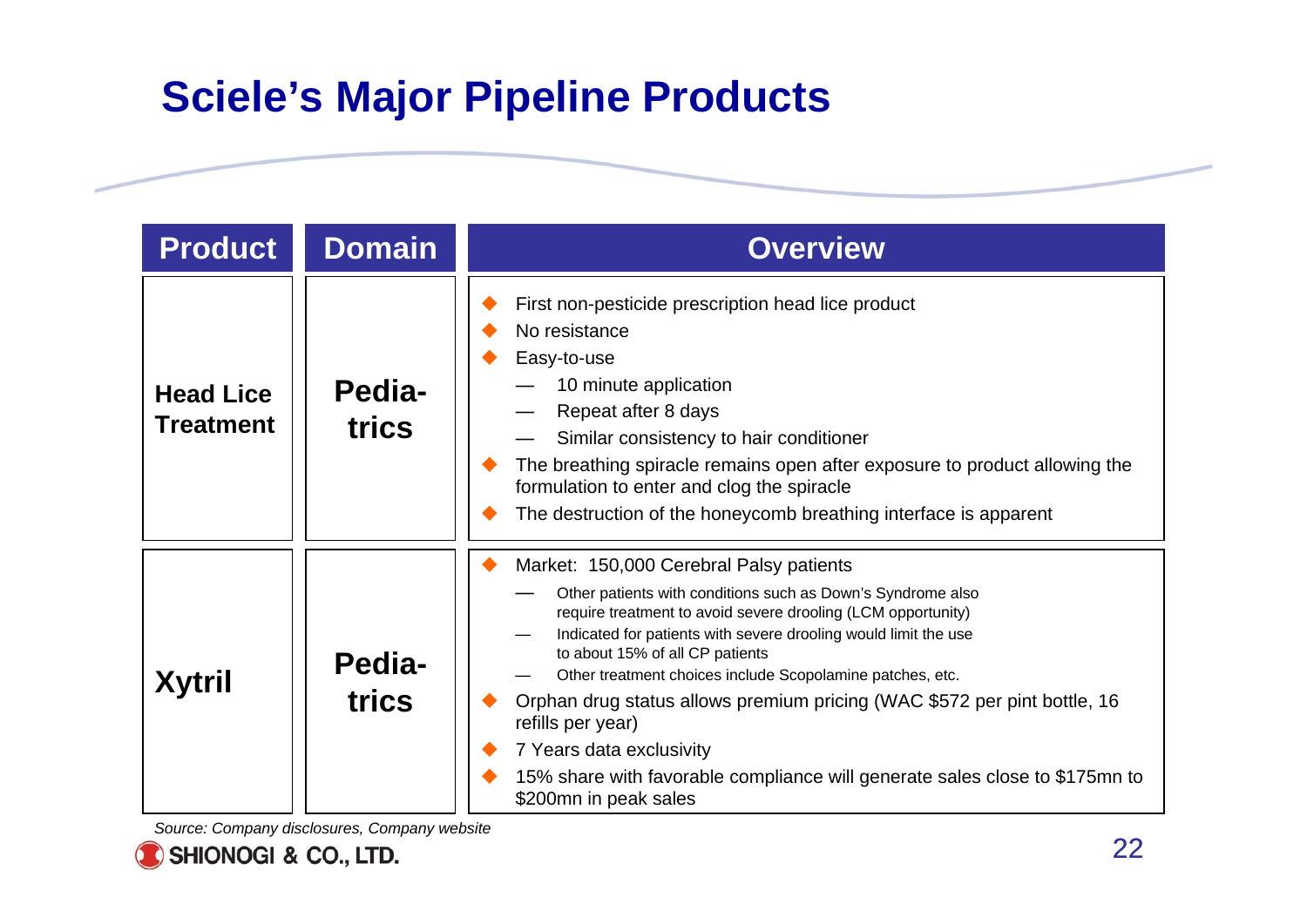## **R&D Partnerships**

| Year | <b>Partner Name</b>                   | <b>Product Name</b>                  | <b>Phase when</b><br><b>Signed</b>  | <b>Domain</b>                              |
|------|---------------------------------------|--------------------------------------|-------------------------------------|--------------------------------------------|
| 2008 | <b>Addrenex</b>                       | <b>ADX-415</b>                       | <b>Phase II</b>                     | <b>Cardiovascular</b>                      |
| 2007 | <b>Addrenex</b>                       | <b>CloniBID</b><br><b>Clonicel</b>   | <b>Phase III</b><br><b>Phase II</b> | <b>Cardiovascular</b><br><b>Pediatrics</b> |
| 2007 | <b>Plethora</b><br><b>Solutions</b>   | <b>PSD502</b>                        | <b>Phase II</b>                     | <b>Urology, PCP</b>                        |
| 2007 | <b>Summers</b><br><b>Laboratories</b> | <b>Head Lice</b><br><b>Treatment</b> | <b>Phase III</b>                    | <b>Pediatrics</b>                          |
| 2006 | Galephar                              | <b>Duochol</b>                       | <b>Phase III</b>                    | Cardiovascular,<br><b>PCP</b>              |